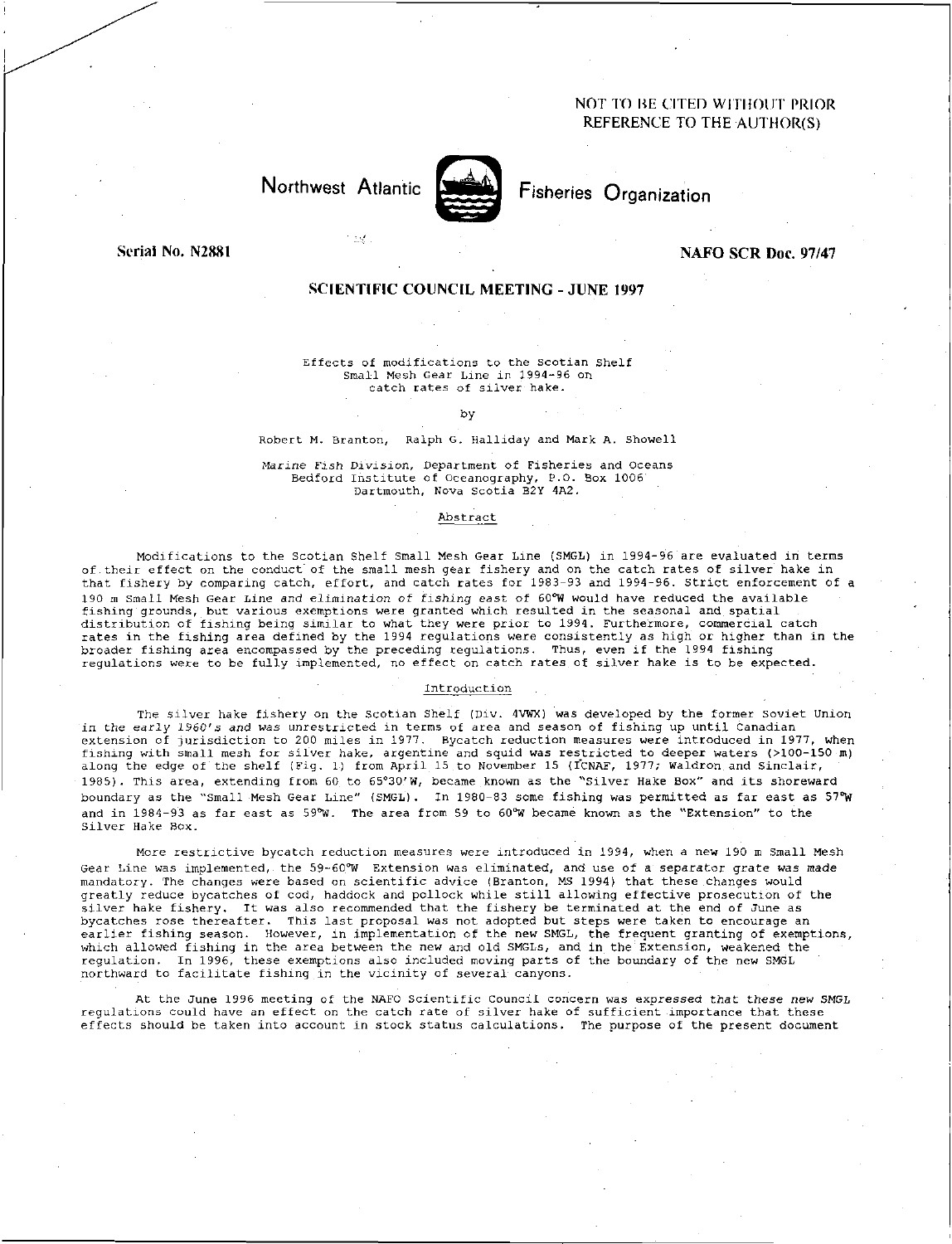is to determine the effects of the changes to regulations since 1994 regarding fishing area on the catch rates of silver hake in the Scotian Shelf fishery.

 $\overline{2}$ 

#### Methods

Data used in this analysis are from the Canadian observer program in 1983-96 when the foreign small mesh gear fishery was directed almost entirely towards silver hake. Although there are observer data from 1977, there was a substantial squid fishery until 1982, so 1977-82 data were excluded from the analysis. Data selection, was on the basis of fishing sets by all vessels subject to the SMGL regulations where the main species sought was silver hake, resulting in data from over 115,000 fishing sets being retrieved for analysis. The recording of main species sought by observers makes these data particularly suitable for bycatch analysis, as sets which were unsuccessful in catching a predominance of the target species are included. Observer coverage was 100% in 1987-96 but catch and fishing effort observations for 1983-86 were multiplied by 2.5 to account for the 40% observer coverage in those years. The depth and location of each set was determined by averaging start and end depths and latitudes and longitudes.

The analysis that supported the imposition of the new SMGL regulations in 1994 was based on an examination of the spatial and temporal distributions of fishing in 1983-93 and calculations of the effects on directed and bycatch species catch rates and on the displacement of fishing effort, had different restrictions on fishing been imposed during that period.

The present analysis is based on a comparison of the observed distributions of fishing effort and catch rates of silver hake in 1994-96 with those in 1983-93 to determine what differences occurred in the spatial and temporal distributions between these periods, and to diagnose the causes for, or for lack of, change.

#### Results

The estimated silver hake catch (Fig. 2) derived from observer data is approximately equal to the nominal catch used for assessment purposes (Showell, MS 1996). The silver hake catch in 1983-93 ranged from 30,000 to 90,000 t and subsequently from 8,000 to 20,000 t.

Total groundfish bycatch in 1983-93 increased steadily and ranged between 6 and 19% of the silver hake caught (Table 1, Fig. 2). Total bycatch in 1994-96 was much lower than in 1983-93 and ranged between 3 and 7%. These bycatch changes between 1983-93 and 1994-96 are of course the result of separator grate introduction as well as to changes in SMGL regulations, and possibly also to changes in the relative abundance of species.

The start of the silver hake fishery (Fig. 3) ranged from as early as the beginning of March (week 9) to as late as the end of April (week 17) while the end ranged from as early as July (week 27) to as late as September (week 36). Within the period 1994-96, there was a tendency towards both an earlier start and later" end, however both 1983-93 and 1994-96 had a similar range of start and end dates.

Total effort directed towards silver hake ranged between 20 and 40 thousand hours in 1983-93 and between 5 and 18 thousand hours in 1994-96 (Fig. 4). Effort was at its lowest for the entire period in 1994 but increased thereafter. The portion of effort in the Extension averaged 12% in 1983-93 and 3% in 1994-96. The portion of the effort in depths less than 190 m (% of total) was >40% until 1989, declined until 1992, and remained <40% until 1995 when it was again >40%. Although 1994 was lowest in the series (16%), the average for 1994-96 (35%) was higher than for 1990-93 (33%).

The silver hake catch rate was 2.6-3.8 t/hr in 1984-89, declined greatly in 1990 and was stable at 1.3 t/hr thereafter (Fig. 5). The annual average depth of fishing was about.275m in 1983-89 but deepened as catch rates declined to 360 m in 1992. Fishing became shallower again in 1993-96 when the average depth was about 325m. There was no great change in average depth fished between 1990-93, the period immediately prior to the regulatory change, and 1994-96, the period immediately after, thus there were no observable effects of the regulations on depth fished.

The silver hake fishery traditionally occurred (Fig. 6a) in a narrow band along the seaward edge of the SMGL, mostly in the canyons between 60 and 63°W, sometimes between 64 and 65°W and sometimes east<br>of 60°W (Fig. 6a). Depth of fishing in the core area of the fishery (60-63°W) ranged mainly between 100 of 60°W (Fig. 6a). Depth of fishing in the core area of the fishery (60–63°W) ranged mainly between 100<br>and 400 m, sometimes going as deep as 500 m (Fig. 6b). Depth of fishing in the area in the Silver Hake<br>Box varies mor fishery in this area occurs between 100-300 m during the April to July (week 14-28) period. Fishing in the Extension was mainly at 120-250 m during April to June (week 16-26) (Fig 6d). There was little activity in the Extension in 1994-96.

Fishing effort overall was most intense between 61 and 63°W at depths of 100 to 300 m (Fig. 7a,b). Effort in the Silver Hake Box in 1983-93 was most intense after the end of May (week 24) at depths of less than 160 m (Fig. 7c). Effort in the Silver Hake Box in 1994-96 occurred at about the same time and depth as in 1983-93 but intensified only briefly at several different times and depths as opposed to one single time span and depth range like 1983-93. Effort in the Extension in 1983-93 was most intense in mid April (week 15) at 120-220 m (Fig. 7d). There was little activity in the Extension in 1994-96.

Silver hake catch rates in 1983-93 ranged from 1-3 t/hr, and occasionally as high as 5 t/hr (Fig. 8a,b). Catch rates in 1994-96 rarely exceeded 2t/hr and were often less than 1 t/hr. Catch rates in the Silver Hake Box in 1983–93 were sometimes as high as 5t/hr in late March (week 12) at around 400 m and<br>again in late April and May (week 15–19) at 100–300 m (Fig. 8c). Catch rates in June (week 22) in 1983<br>93 were 2–3 t/h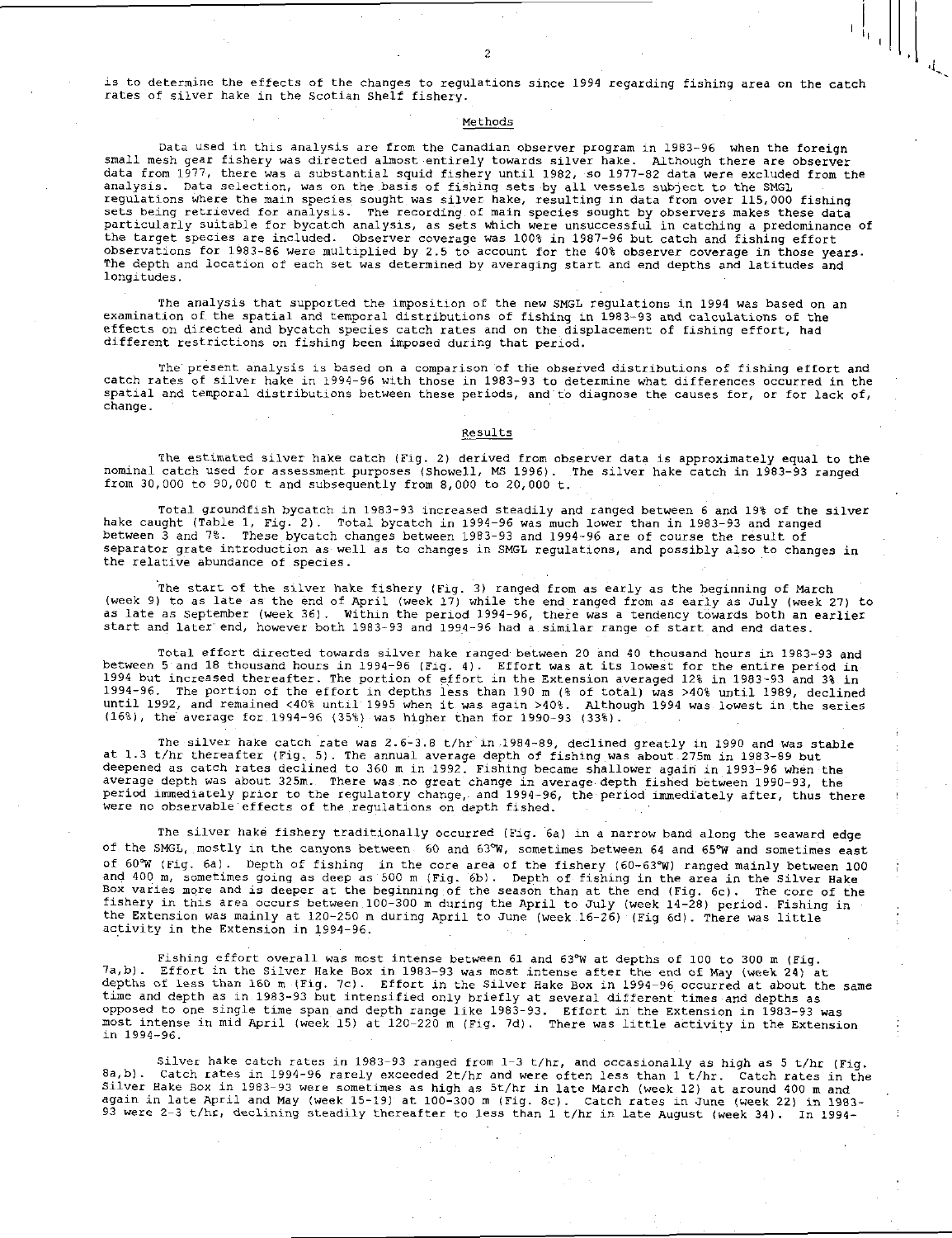96, catch rates only sometimes exceeded 2t/hr, before the beginning of May (week 18) and very rarely after that. Catch rates in the Extension in 1983-93 were 2-4 t/hr *from* mid April to mid May (week 14-20) at 100-300 m and again in late July (week 30) at 100-200 m (Fig. 8d). Catch rates during 1994-96 in the Extension were  $1-2$  t/hr from the end of April to the beginning of June (week  $17-22$ ).

The fishery/in 1994-96 was about 2 weeks later than in 1990-93 (Fig. 9). The average depth of fishing was slightly deeper in 1994-96 than in 1990-93 from late March to late May (week 14-21) and slightly shallower thereafter. The catch rates prior to June (week 26) were slightly higher in 1990-93 than in 1994-96 but after June were much higher in 1990-93 than in 1994-96 (Fig. 10), thus there was a tendency for-the catch rate to drop off later in the season and this was more pronounced in 1994-96. Most fishing (10-90%) occurred at the same depths (120-300 m) during both periods and did not vary greatly with depth of fishing (Fig. 11).

Annual silver hake catch rates were as good as or better for fishing at depths >190 m than for the area overall in all but 3 years (1985, 1990, 1992), and only significantly worse in 1 year ( - 15% in 1985), in the period 1983–96 (Fig. 12). The years of best overall catch rate (1986–89) were also the<br>years of best fishing at depths >190 m (up to +207). Furthermore catch rates were almost identical (+/-5%) in all zones in,1990-96 and consistently better deeper (+2 to +5%) since 1993. Excluding or including the Extension in all years would have had little effect (+/-5%) on catch rates.

#### Discussion

Fishing area changes introduced at the beginning of 1994 had their greatest effect on the fishery<br>in 1994 with only 16% of the fishing occurring at depths of less than 190 m and no fishing in the<br>Extension. Since then howe which is much higher than the 33% average for the 4 years preceding the new regulations and not much different than the 48% average for 1983-93- Distribution of fishing effort in the Silver Hake Box where 80-100% of the fishing occurs was about the same in 1994-96 as in 1983-93 and essentially identical to the period 1990-93.: Although less fishing has occurred in the Extension; over 6% of fishing in 1995 occurred there. Fishing continued to occur after June, in one case (1996) lasting until early August.<br>Thus, the exemptions granted to the regulations in 1994–96 resulted in a spatial and temporal pattern of fishing very much the same as existed prior to their introduction.

Strict enforcement of a 190 m Small Mesh Gear Line and elimination of the Extension would reduce the available fishing grounds. However, catch rates in the fishing area defined by the 1994 regulations were consistently as high or higher than in the broader. area encompassed by the preceding regulations. Thus, even if the 1994 regulations were to be fully implemented, no effect on catch rates of silver hake *is* to be expected.

#### Acknowledgments

We thank staff of the Canadian Observer Program; past and present, for the vast quantities of the data used in this analysis. We thank Shelley Bond and Cynthia Greencorn for the high quality of that data and we also thank Gerald A. Black for the ACON software used to prepare the spatial/temporal distribution maps.

#### References

ICNAF 1977, Proposal for the international regulation of small mesh bottom-trawl fisheries in Divisions 4VWX of Subarea 4 of the Convention Area. ICNAF Proceedings of the Ninth Annual Special Meeting, December 1976/27th Annual Meeting, June 1977: 57-58.

Waldron, D.E.; and A.F. Sinclair. 1985. Analysis of bycatches observed in the Scotian Shelf foreign fishery and their impact on domestic fisheries. In: R. Mahon (ed.) Towards the inclusion of fisheries interactions in management advice. Can. Tech. Rep. Fish. Aquat. Sci. 1347: 60-91.

Branton, R.M. MS 1994. Reduction of bycatches in the Scotian Shelf silver hake fishery. Canadian Department of Fisheries and Oceans, Scotia Fundy Region, Halifax, N.S., Industry Services and *Native Fisheries, Project Summary No. 47, April 1994, 4p.* 

Showell, M.A. MS 1996. Assessment of the 4VWX Silver Hake Population in 1995. NAFO Scr. Doc. 96/78 24p.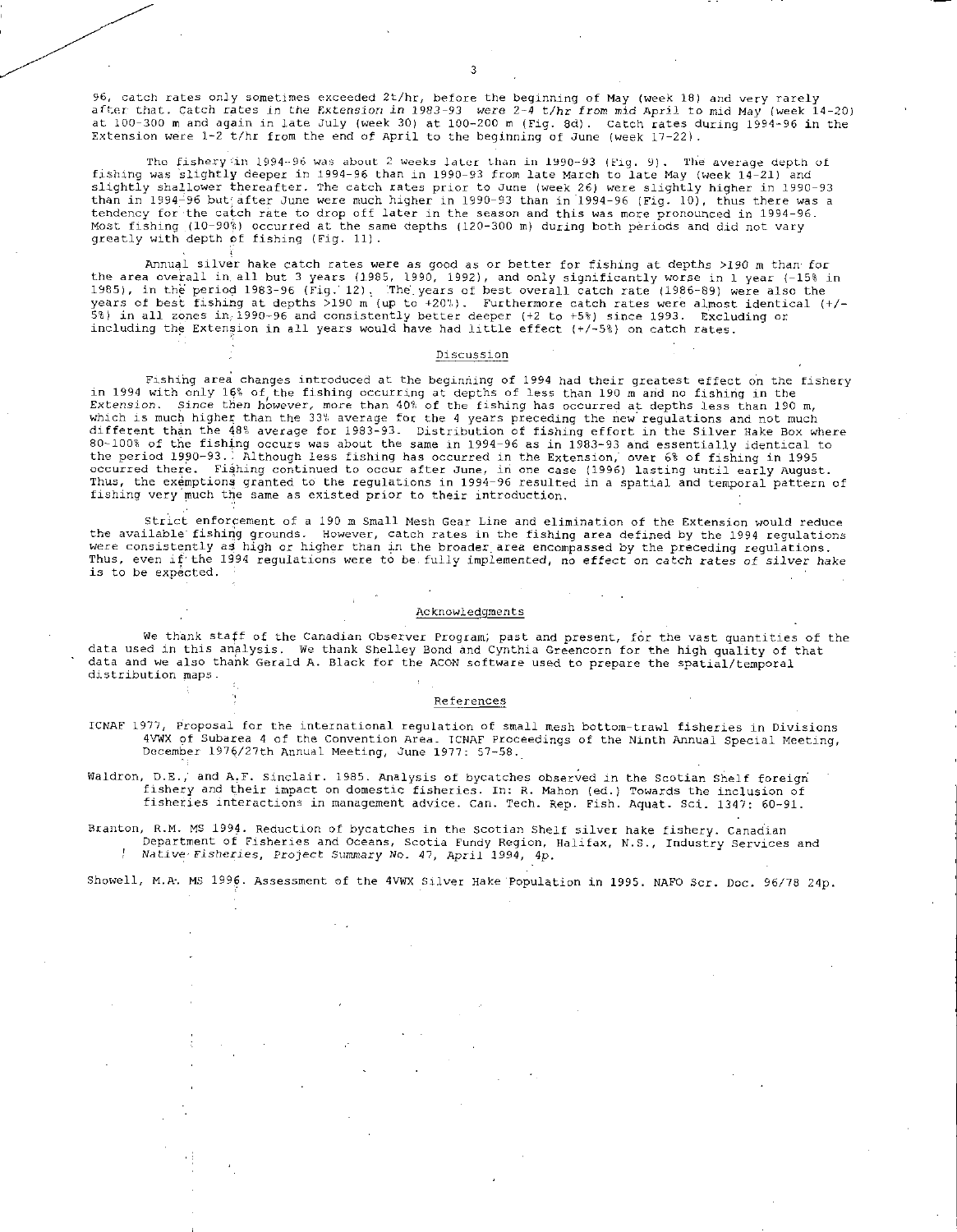$\bm{v}_2$ l O 0 . 0 .0 .. ٠. 0 tn 0 SI τ 61 o ., 0 0 en 0 <sup>1</sup> re<br>Loi<br>Loi w d ▪ 0 • 4-■ spec<br>ding<br>ding '0 g ya<br>o y  $\vec{a}$ .-- H 0 ę u v<br>ወ ማ a, o■ 1-1 o ដូ<br>ទី ទី in 01<br>0 d<br>0 d M 64 VP a, " .g H C.

VI ri

 $\ddot{\cdot}$ 

 $\frac{1}{2}$ 

ł,

 $\begin{array}{c} \mathbf{1} \\ \mathbf{1} \\ \mathbf{1} \\ \mathbf{1} \end{array}$ 

 $\ddot{\phantom{0}}$ 

| during the period 1983 to<br>rable 1. Bycatch of other | species<br>1996, in | χđ<br>order<br>Û   | 벙                        | descending<br>year and            |                         | total                    | species from foreign<br>catch | for                  | entire period<br>$small$ $mensn$ | gear          | <b>Ileets</b>                        | directing                      |                            | ă                                            | ă<br><b>TanTrs</b> | ō |
|--------------------------------------------------------|---------------------|--------------------|--------------------------|-----------------------------------|-------------------------|--------------------------|-------------------------------|----------------------|----------------------------------|---------------|--------------------------------------|--------------------------------|----------------------------|----------------------------------------------|--------------------|---|
| Species                                                | !ო<br>Į∞            | Ψ<br>œ             | ကြ                       | ١O<br>İ∞                          | ŀ-<br>$\infty$          | ¦∞<br> ∞                 | ကြ                            | ခြဲ                  | $\frac{1}{9}$                    | $\frac{1}{2}$ | .<br>وفا                             | $\overline{\phantom{a}}$<br>ຕົ | ကြ                         | ဖြ                                           | Tota               |   |
| <b>HSLIPOG ANIGS</b>                                   | 208                 | 37                 | 2168                     | $\frac{8}{3}$                     | σ<br>42                 | $\overline{0}$           | 265                           | 1760                 | 39                               | 702           | $\overline{34}$                      | $\rightarrow$                  | o<br>w                     | ø.                                           | 39.                |   |
| POLLOCK                                                | 722                 | Ю<br>$\frac{5}{2}$ | 546                      | $\frac{1}{2}$                     | 622                     | 112                      | 2099                          | 125                  | 1599                             | 2008          | 745                                  | $\frac{0}{1}$                  | φ<br>ഗ                     | 134                                          | 2378               |   |
| SHORT-FIN SQUID                                        | 68                  | Ю<br>38            | 318                      | თ<br>${}^{\infty}$                | 260                     | $\frac{6}{4}$            | $\frac{1}{2}$                 | ∂<br>∃               | 805                              | 499           | 1693                                 | 290                            | ഗ<br>$\overline{r}$        | 442                                          | ວ<br>ວິ            |   |
| HAKE (NS)                                              | 773                 | 495                | 664                      | S<br>$\infty$                     | 780                     | 732                      | 702                           | 497                  | 736                              | 475           | 234                                  | LO.                            | 150                        | 397                                          | 752'               |   |
| SKATES (NS)                                            | 224                 | 214                | 207                      | 168                               | 441                     | 545                      | $\overline{5}$                | $\frac{1}{2}$        | 2152                             | 562           | $\frac{1}{781}$                      | œ<br>$\overline{\phantom{0}}$  | т<br>$\frac{2}{1}$         | 197                                          | 7411               |   |
| MACKEREL (ATLANTIC)                                    | w                   | 790                | 065                      | 709                               | $\frac{8}{4}$           | 697                      | 403                           | $\frac{2}{9}$        | 204                              | 629           | $\frac{1}{2}$                        | ç<br>т,                        | co<br>G                    | $\frac{2}{3}$                                | 6283               |   |
| HERRING (ATLANTIC)                                     | $\circ$             | $\circ$            | 74                       | 150                               | N<br>r                  | $\frac{1}{6}$            | 1368                          | 1746                 | 1161                             | 265           | 43                                   | o                              | ю                          | 181                                          | 5900               |   |
| <b>HADDOCK</b>                                         | 658                 | M<br>98            | 569                      | 558                               | 339                     | 2                        | $\frac{8}{6}$                 | $\frac{6}{3}$        | φ<br>$\frac{4}{3}$               | 155           | $142\,$                              | œ                              | CA.<br>ω                   | $\overline{47}$                              | 5350               |   |
| <b>ANGLER</b>                                          | 272                 | 308                | 412                      | ഗ<br>$\frac{1}{2}$                | 231                     | 182                      | 158                           | 176                  | 216                              | 164           | 110                                  | ∼                              | 20                         | 8                                            | 2670               |   |
| ARGENTINE (ATLANTIC)                                   | 618                 | 493                | 266                      | $\infty$                          | ю<br>C)                 | $\overline{5}$           | $\overline{1}$                | ဖ<br>ю               | $-74$                            | $\sim$        | 156                                  | $\infty$                       | $\mathfrak{S}$             | 209                                          | 2589               |   |
| REDFISH                                                | $\frac{6}{5}$       | 44                 | 3.50                     | 130                               | $\frac{6}{3}$           | S<br>$\infty$            | ጣ<br>$\overline{27}$          | 316                  | 418                              | 286           | 139                                  | o,                             | $\mathbf{4}^{\mathbf{4}}$  | ი<br>4 ო                                     | 2290               |   |
| COD (ATLANTIC)                                         | 257                 | $\frac{1}{4}$      | $\overline{\phantom{0}}$ | o<br>$\sim$                       | 59                      | $\mathbf{C}$             | 4<br>თ                        | 199                  | 219                              | $\frac{3}{8}$ | $\mathbb{S}^2$                       | $\sim$                         |                            |                                              | 1361               |   |
| CUSK                                                   | $\frac{1}{115}$     | 82                 | 149                      | O<br>S.                           | ഗ<br><b>SP</b>          | 98                       | r<br>စာ                       | 52                   | $\frac{6}{9}$                    | $\frac{9}{4}$ | $\frac{22}{3}$                       | っ                              | e                          | $\mathbf{\mathbf{u}}$                        | 820                |   |
| BASKING SHARK                                          | $\frac{6}{9}$       | 27                 | Q b                      | ω<br>$\mathbf{\mathbf{H}}$        | m<br>N                  | 72                       | LN,<br>S,                     | 78                   | 141                              | 140           | 77                                   | بق                             | $\frac{0}{2}$              | o,                                           | 782                |   |
| AMERICAN PLAICE                                        | 47                  | 4<br>$^\infty$     | 77                       | م<br>Ю                            | Μ<br>ഗ                  | ದ                        | 57                            | 74                   | .ю                               | ှိ<br>က       | $^{63}$                              | S                              | $\omega$<br>$-1$           | $\overline{2}3$                              | 761                |   |
| HALIBUT (ATLANTIC)                                     | $\overline{6}$      | $\frac{6}{1}$      | SO                       | $\infty$<br>$\mathcal{A}$         | œ<br>₩                  | $\frac{9}{2}$            | 45                            | 58                   | $\infty$                         | 51            | တ်<br>က                              |                                | ಿ                          | n,                                           | 526                |   |
| WITCH FLOUNDER                                         | $\frac{\infty}{1}$  | $\overline{30}$    | œ<br>$\sim$              | σ                                 | Μ<br>$\sim$             | 37                       | $\sim$<br>Ņ                   | 35                   | $\sim$<br>U)                     | 34            | $\frac{9}{4}$                        | $\sim$                         | Q١                         | n,<br>$\sim$                                 | 393                |   |
| AMERICAN LOBSTER                                       | $\frac{2}{1}$       | Ю                  | G                        | ${}^{\circ}$                      | 4                       | $\mathfrak{Z}3$          | w                             | m                    | m<br>4                           | 27            | $\frac{8}{2}$                        | 4                              | г.,                        | $\mathbb{C}$                                 | 315                |   |
| YELLOWTAIL FLOUNDER                                    | 5                   | 20                 | ω                        | 4<br>$\sim$                       |                         | $\frac{3}{4}$            | ۰o                            | O<br>$\mathbf{\sim}$ | ഐ<br>$\sim$                      | ഗ<br>H        | 42                                   | $\bar{\mathbf{O}}_i$           | $\sigma_{\Sigma_{\rm{c}}}$ | ₩                                            | 285                |   |
| <b>ALEWIFE</b>                                         | ᆏ                   | 0                  | $\sim$                   | s<br>$\mathbf{\mathbf{H}}$        | o                       |                          |                               |                      | m                                | 58            | $\frac{2}{3}$                        | $\circ$                        | $\circ$                    | ব<br>$\overline{\phantom{0}}$                | 161                |   |
| - 320 Other Species                                    | $\frac{3}{5}$       | 74                 | $\frac{6}{9}$            | LO,<br>ጣ                          | $\overline{\circ}$      | G                        | $\frac{8}{5}$                 | 12                   | 146                              | ო<br>4<br>ᆏ   | 92                                   | $\frac{1}{2}$                  | $\mathcal{C}$              | o,                                           | 1161               |   |
| Total Cod+Haddock+Pollock                              | 212                 | c<br>4             | $\overline{27}$          | .<br>H                            | $\overline{8}$          | ۵Ő                       | 5                             | 234                  | 56<br>Ō)<br>H                    | $-16$         | 524                                  | ന<br>ŀ٧                        | 5<br>(v                    | N<br>$\mathbf{r}$                            | 20668              |   |
| Total Other Groundfish                                 | $\sim$<br>3000      | œ<br>ö<br>0        | 3945                     | ∞<br>3921                         | 2496                    | Φ<br>Z,<br>$\infty$      | 5997                          | 6404                 | 7042                             | 816           | 3166                                 | 188                            | $\frac{5}{10}$             | 1424                                         | 5077               |   |
| Total All Groundfish                                   | 5123                | $\frac{1}{9}$<br>4 | 6692                     | O<br>$\frac{5}{8}$                | m<br>332.               | $\frac{1}{8}$<br>৩       | 4<br>951                      | 874                  | 998                              | 575           | 3690                                 | 211                            | $\frac{8}{6}$              | 1567                                         | 71442              |   |
| Total Other                                            | 133                 | 475                | 400                      | 202                               | ጣ<br>$\frac{8}{2}$      | 536                      | 1048                          | 1280                 | $\overline{\sigma}$<br>o,        | 669           | S<br>$\overline{6}$<br>$\rightarrow$ | 1307                           | 787                        | 4<br>$\tilde{5}$                             | 10569              |   |
| Grand Total                                            | 4<br>5257           | N<br>$\frac{8}{6}$ | $\frac{560}{2}$          | $\overline{01}$<br>$\overline{6}$ | $\sim$<br>$\frac{1}{3}$ | $\sim$<br>$\overline{5}$ | 10562                         | Φ<br>002             | $\frac{6}{9}$<br>စာ<br>o         | o,<br>642     | $\frac{2}{2}$<br>۱n<br>l In          | œ<br>$\Xi$<br>٣t               | ഗ<br>$\frac{1}{46}$        | $\overline{\phantom{0}}$<br>$\frac{10}{210}$ | 8201               |   |
| Estimated.                                             |                     |                    |                          |                                   |                         |                          |                               |                      |                                  |               |                                      |                                |                            |                                              |                    |   |
|                                                        |                     |                    |                          |                                   |                         |                          |                               |                      |                                  |               |                                      |                                |                            |                                              |                    |   |

' observed.

 $\frac{1}{\sqrt{2}}$ 

 $\ddot{\phantom{a}}$ 

l,

,

 $\overline{a}$ 

 $\ddot{\phantom{0}}$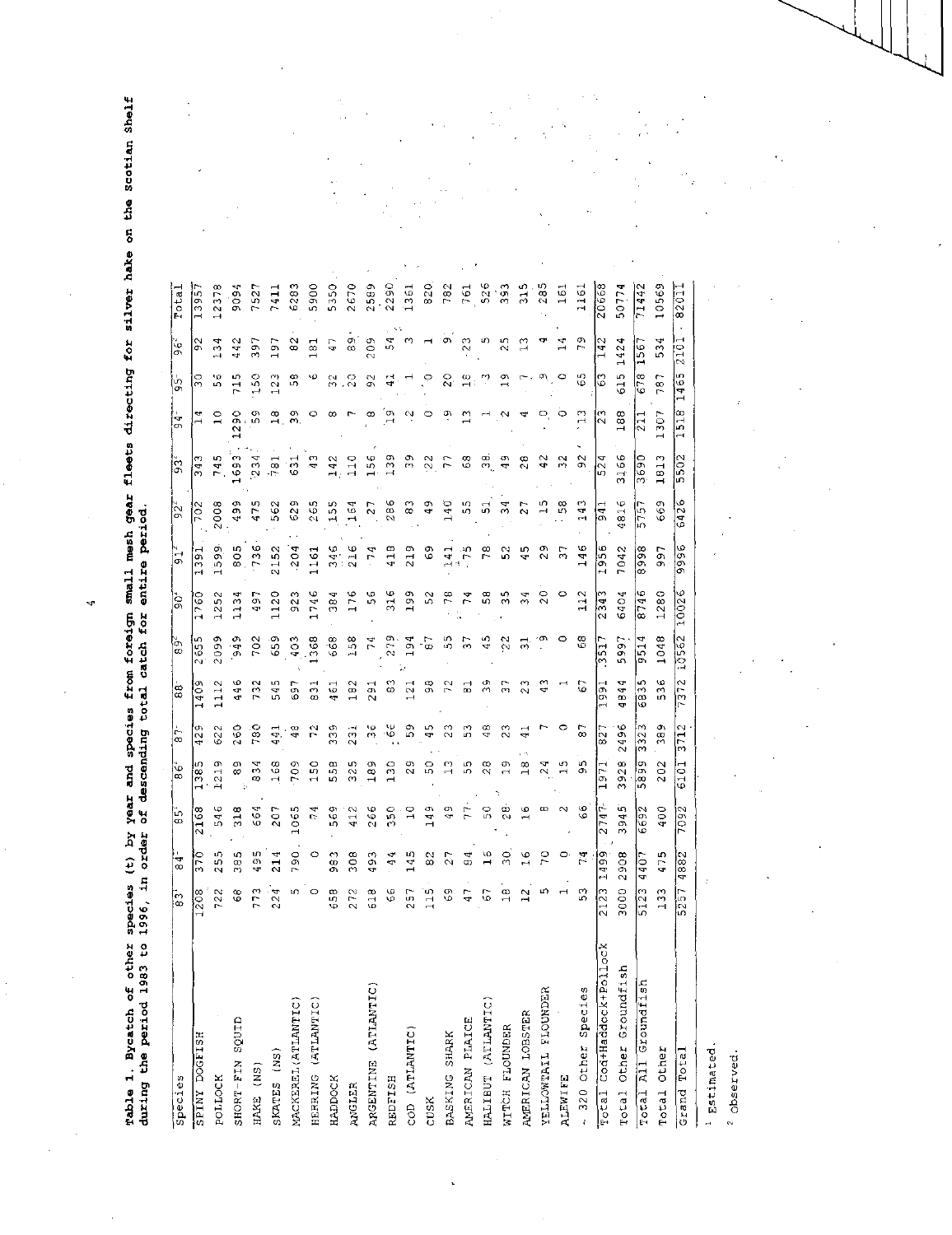

Figure 1. Location of Scotian Shelf Silver Hake Box and Extension and 1977 and 1994 Small Mesh Gear Lines (SMGL).



Figure 2. Nominal silver hake catch, estimated silver hake catch (`000 t), and total groundfish and cod+haddock+pollock bycatch as percentages of silver hake on Scotian Shelf, 1983-96.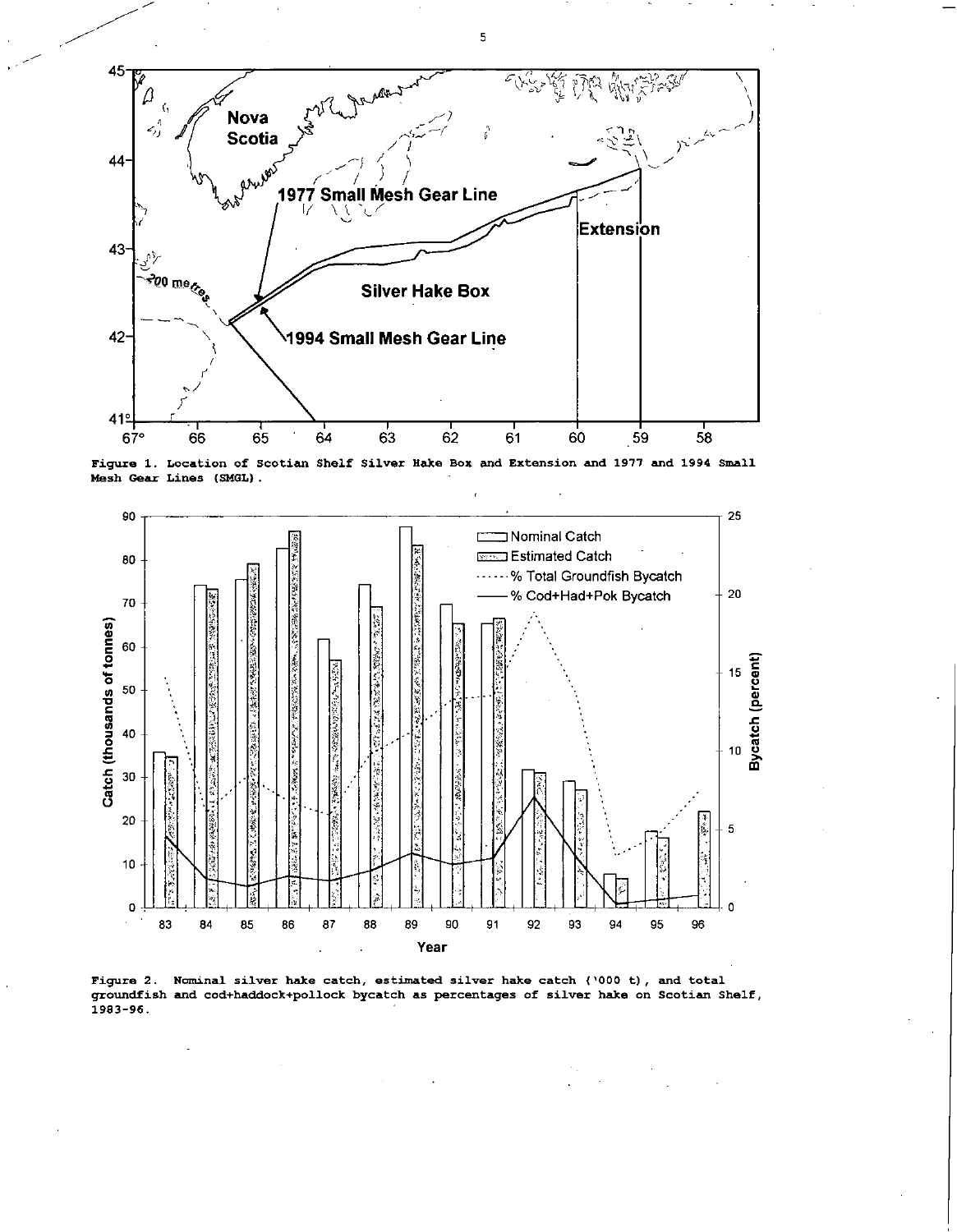

Figure 3. Percentage of annual silver hake catch by year and week for silver hake directed small mesh gear fleets on Scotian Shelf, 1983-96.



Figure 4. Total effort for all areas ('000 hr), and percentage of effort <190 m and in Extension directed towards silver hake on Scotian Shelf, 1983-96.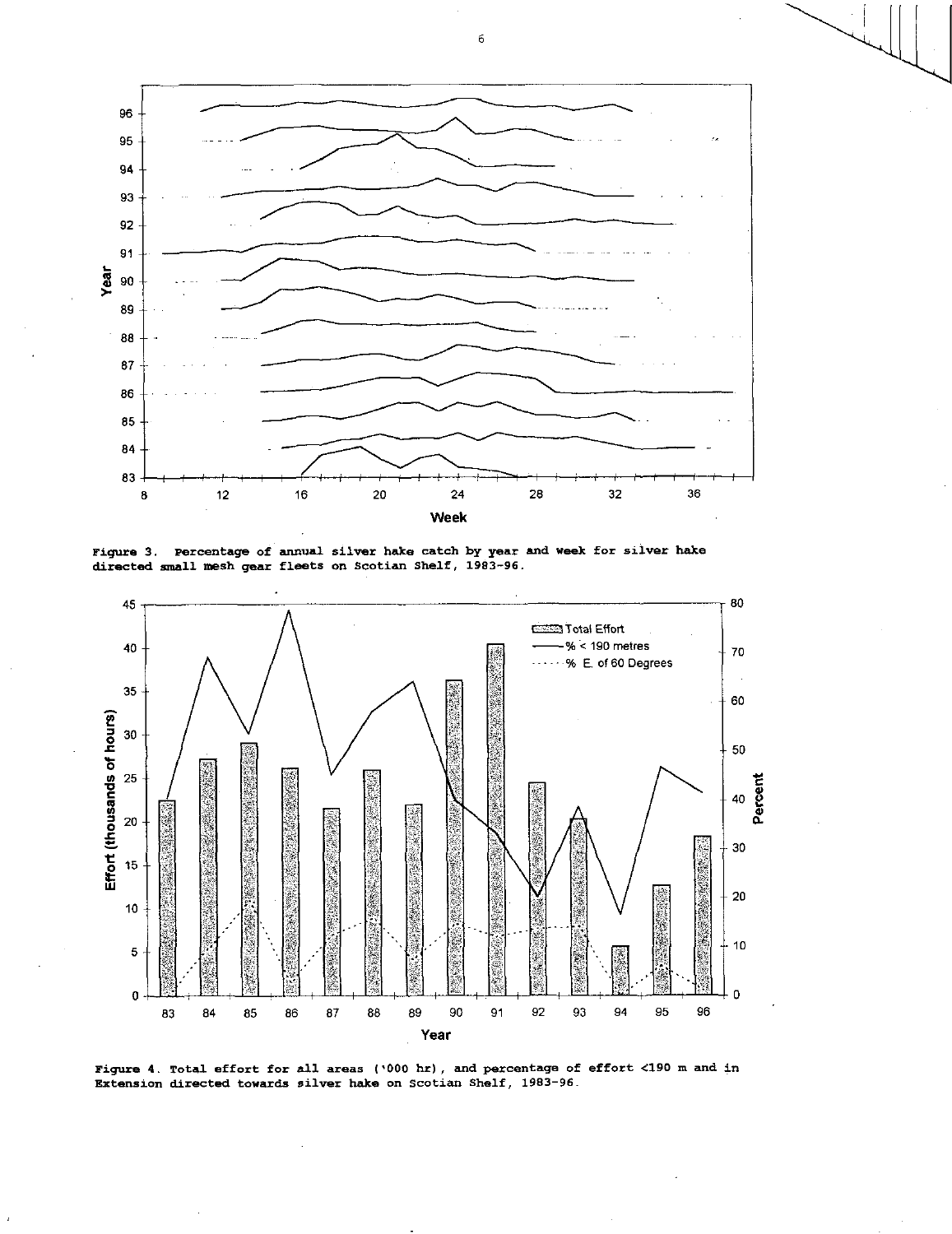



 $\overline{7}$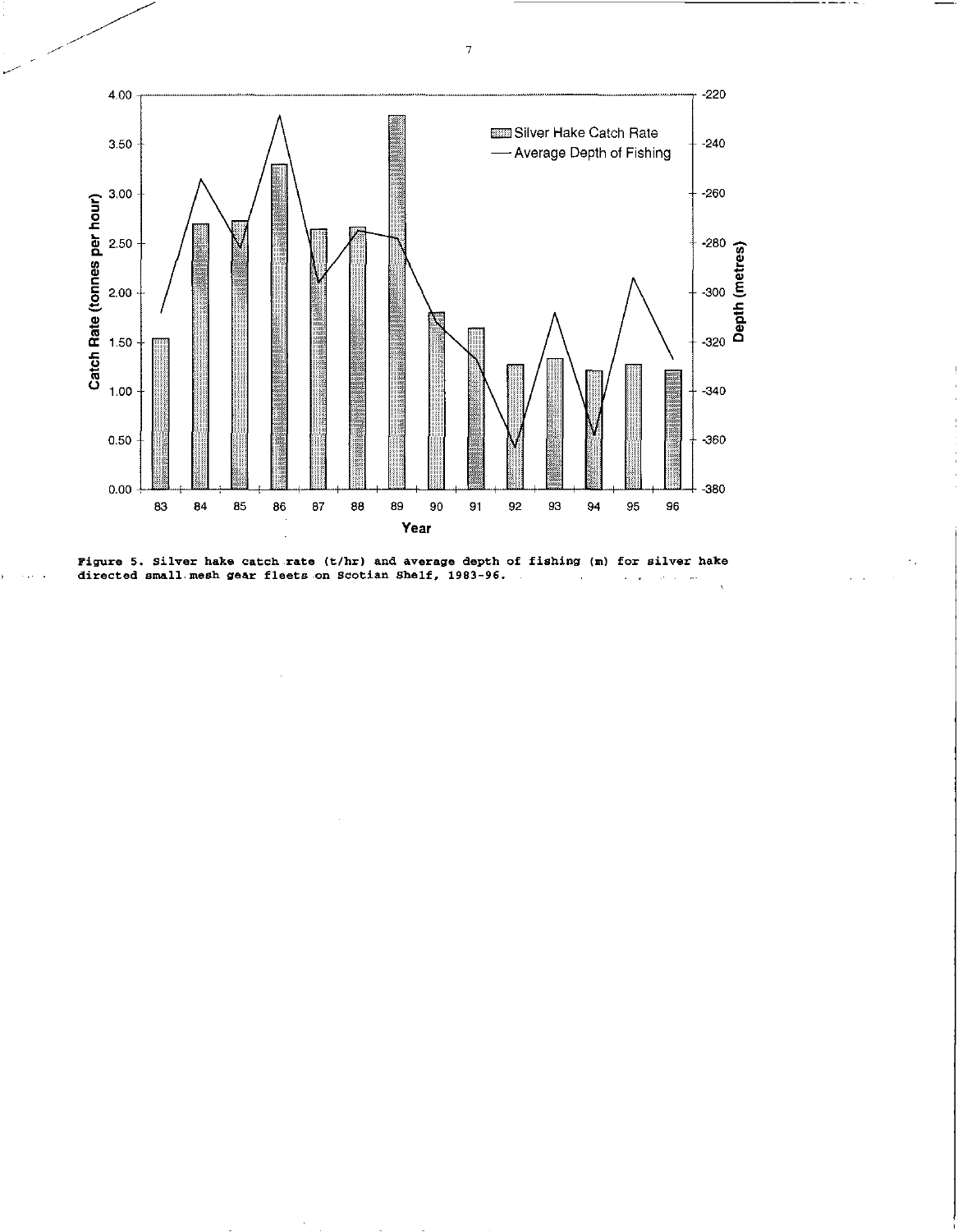







Figure 6.d. Number of years that fishing was directed towards silver hake in the Extension by week and depth (20 m interval) during the periods 1983-93 (left panel) and 1994-96 (right panel).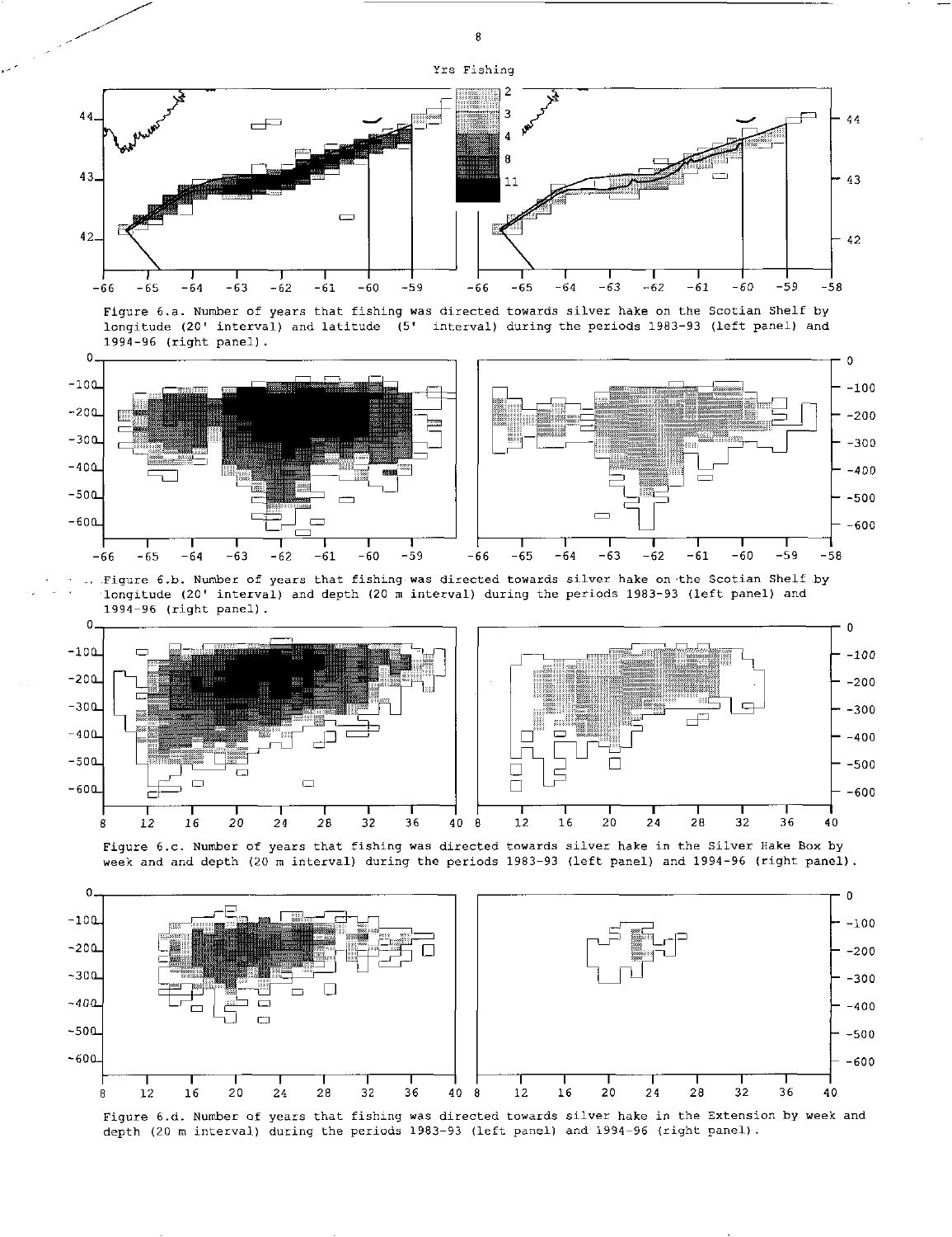

*Figure* 7.a. Fishing effort (hr/yr fished) directed towards silver hake on the Scotian Shelf by longitude (20' interval) and latitude (5' interval) during periods 1983-93 (left panel) and 1994-96 (right panel).



• Figure'7.b. Fishing effort.(hr/yr -fished) directed towards silver hake.on'the the. Scotian Shelf by longitude (20" interval) and depth (20 m interval) during the periods 1983-93 (left panel) and 1994-96 (right panel).



Figure 7.c. Fishing effort (hr/yr fished) directed towards silver hake in the Silver Hake Box by week and depth (20 m interval) during the periods 1983-93 (left panel) and 1994-96 (right panel).



Figure 7.d. Fishing effort (hr/yr fished) directed towards silver hake in the Extension by week and depth (20 m interval) during the periods 1983-93 (left panel) and 1994-96 (right panel).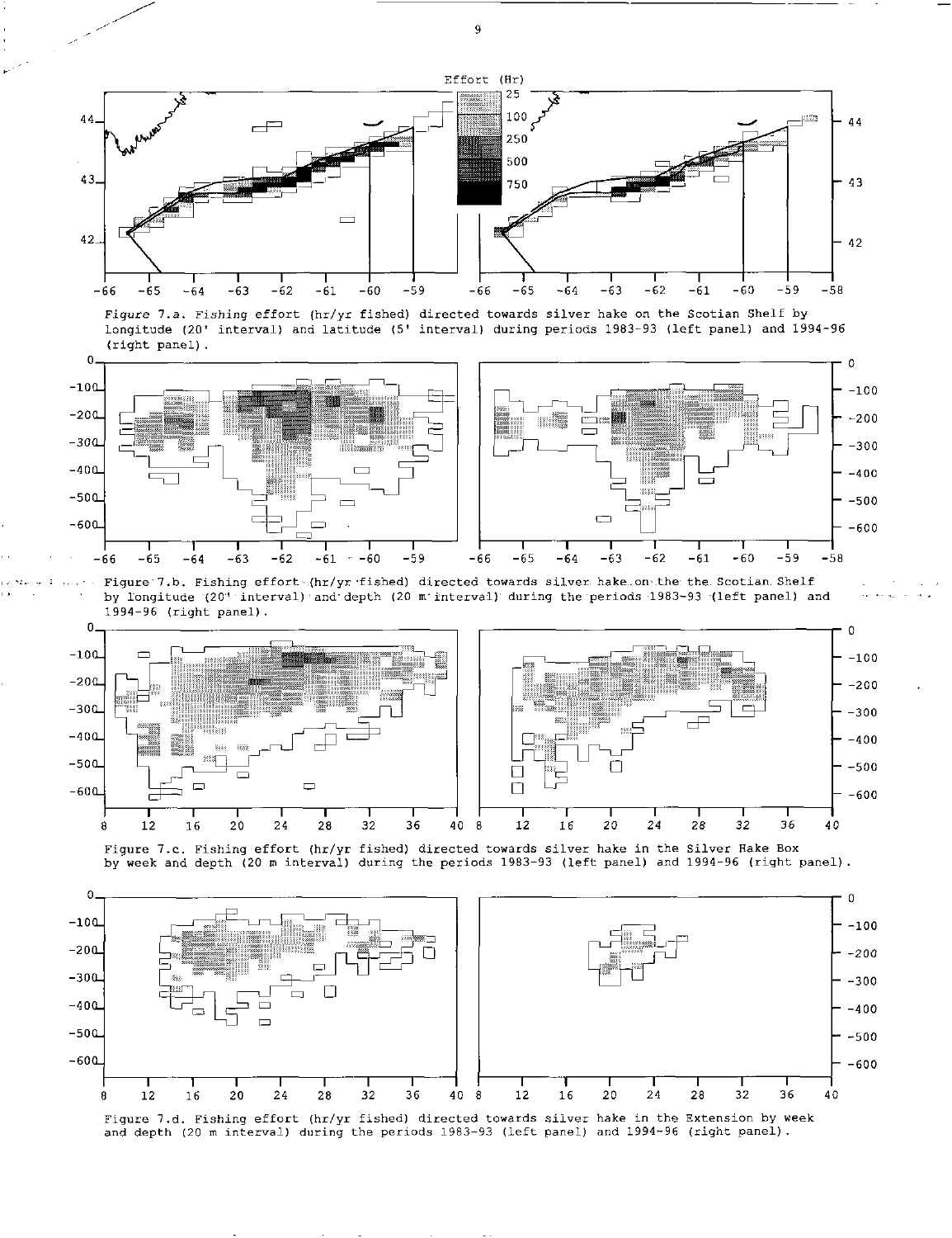

Figure 8.a. Silver hake catch rate (t/hr) on the Scotian Shelf by longitue (20' interval) and latitude (5' interval) during the periods 1983-93 (left panel) and 1994-96 (right panel).



.Figure 8.b. Silver hake catcherate.(t/hr) on.the Scotian Shelf by longitue (20! interval) and depth (20 m interval) during the periods 1983-93 (left panel) and 1994-96 (right panel):



Figure 8.c. Silver hake catch rate (t/hr) in the Silver Hake Box by week and depth (20 m interval) during the periods 1983-93 (left panel) and 1994-96 (right panel).



Figure 8.d. Silver hake catch rate (t/hr) in the Extension by week and depth (20 m interval) during the periods 1983-93 (left panel) and 1994-96 (right panel).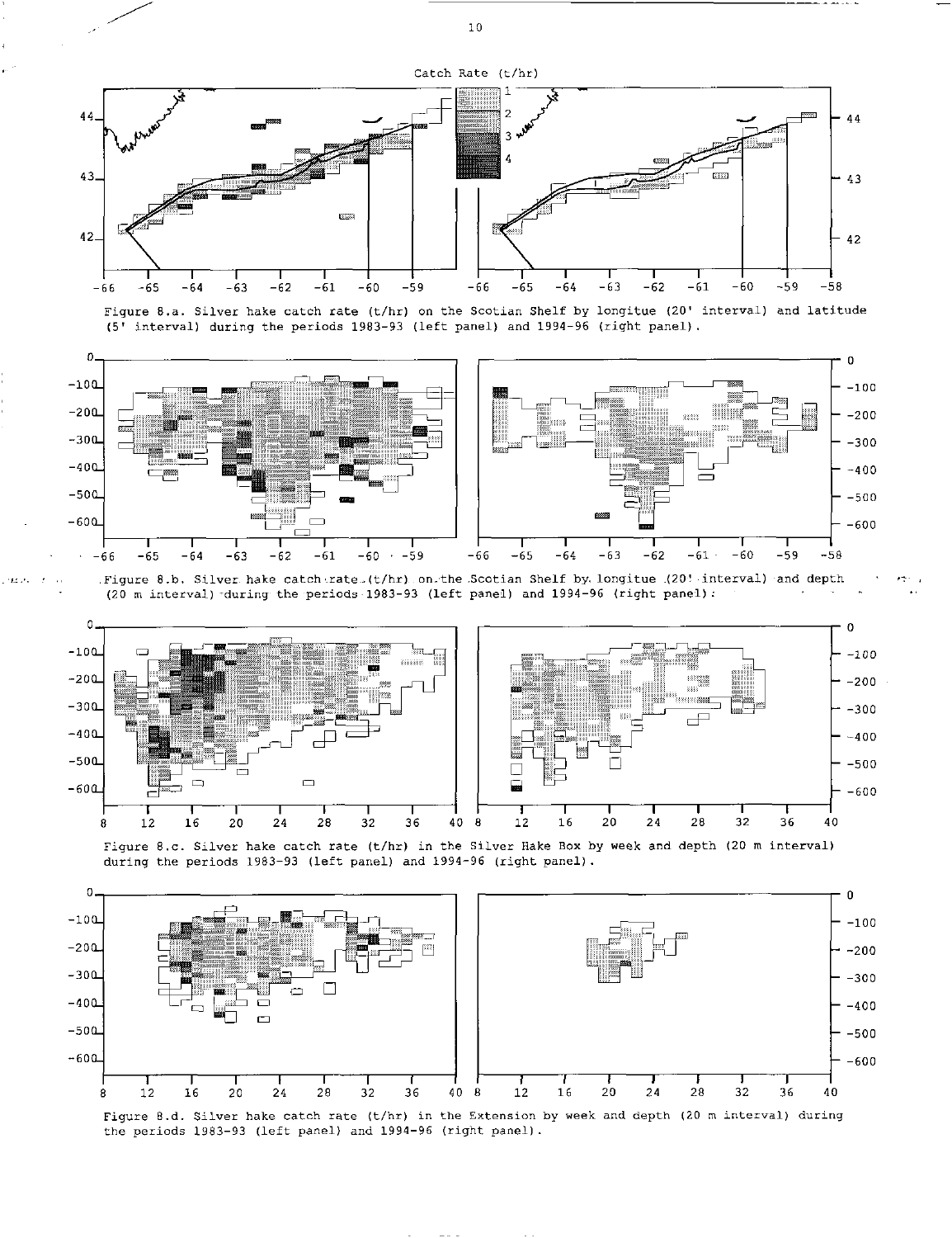

Figure 9. Cumulative percentage of fishing effort and average depth of fishing (m) by week for silver hake directed small mesh gear fleets on Scotian Shelf, 1990-93 and 1994- 96.



Figure 10. Average silver hake catch rate (t/hr) by week for silver hake directed small mesh gear fleets on Scotian Shelf, 1990-93 and 1994-96.

 $\!1$